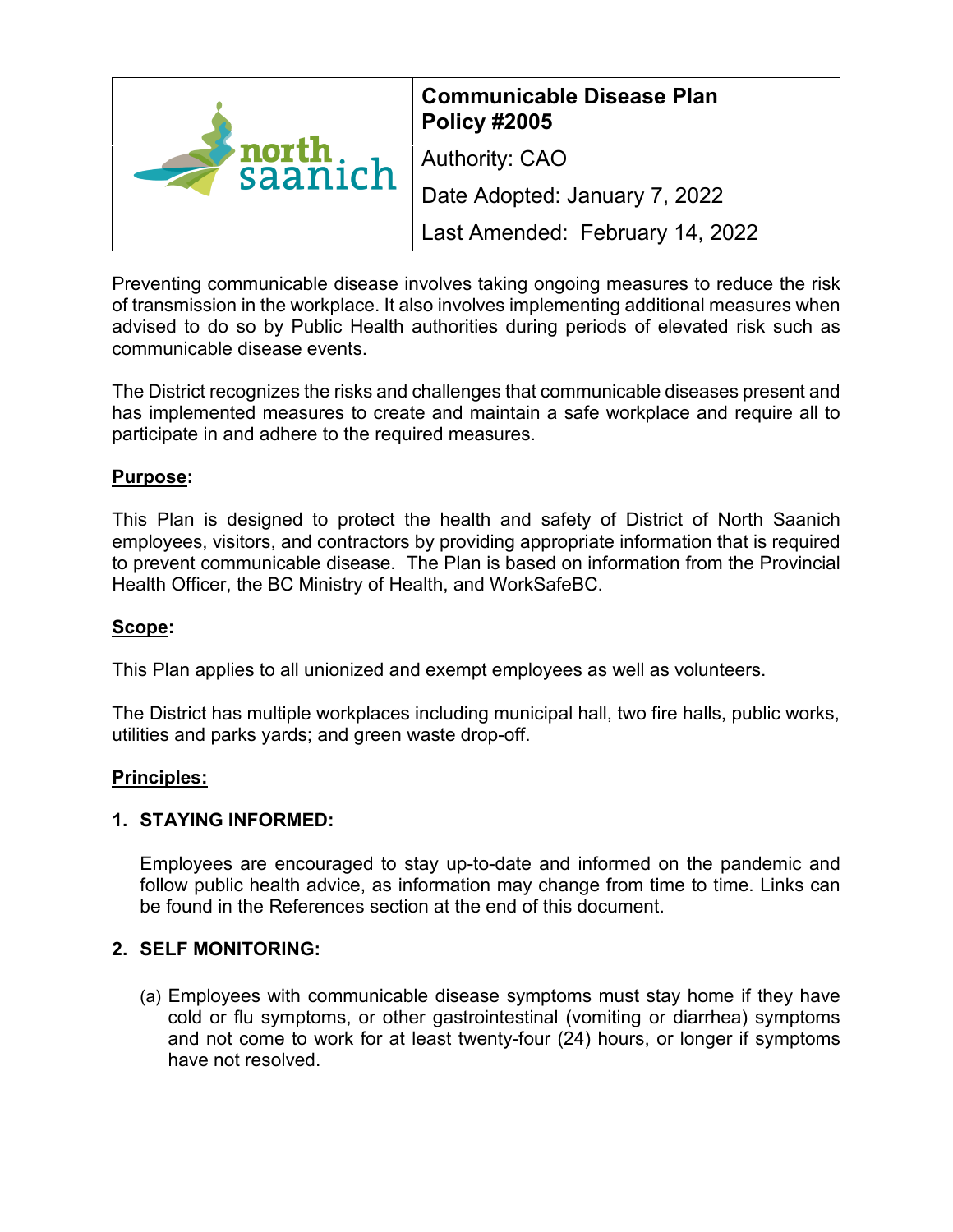- (b) Employees may return to regular work activities if:
	- i. Your fever (temperature above 37.8°) is gone without the use of feverreducing medications (i.e., Tylenol, Advil, etc.), and
	- ii. There is improvement in symptoms consistent with the communicable disease as identified on the BC Centre for Disease Control website. Coughing may go on for several weeks, but a cough alone does not mean you need to continue to stay home.
- (c) Sick Leave Benefits

Employees are required to stay home if they are feeling sick. All employees are entitled to sick leave pay for absences related to illness in accordance with the Collective Agreement. If employees are in positions that can work from home, they may request to do so.

# **3. PERSONAL HYGIENE:**

- a) Employees must practice proper "hand hygiene" techniques often, as it is the single-most effective way of reducing the spread of infection.
- b) Touching your face, including eyes, nose or mouth should be avoided and hands washed or sanitized following such touching.
- c) All staff are expected to observe respiratory etiquette (cough into your elbow, avoid "speaking moistly", etc.) to minimize airborne transmission.

# **4. PERSONAL PROTECTIVE EQUIPMENT (PPE):**

- a) Facial masks are mandatory in all shared spaces, but not at an employee's work station. The District provides each employee with non-medical masks, and the employee is responsible for washing of the mask. Masks must be worn at a minimum according to guidelines from the BC Medical Health Officer and WorkSafeBC.
- b) Gloves are provided to staff where necessary for the activity (e.g., handling of cash, documents, or other materials/equipment at higher risk of contamination).
- c) Frequent hand washing is mandatory even when wearing gloves. While gloves may provide protection for your hands, they do not prevent the transfer of communicable diseases to other surfaces.
- d) No employee shall be discouraged from wearing PPE should they feel more comfortable doing so.

# **5. ENHANCED CLEANING/DISINFECTING:**

a) Janitorial services will be enhanced for Municipal Hall and Fire Halls 1 and 2. Employees must clean and/or disinfect common areas and other high touch surfaces throughout the workday.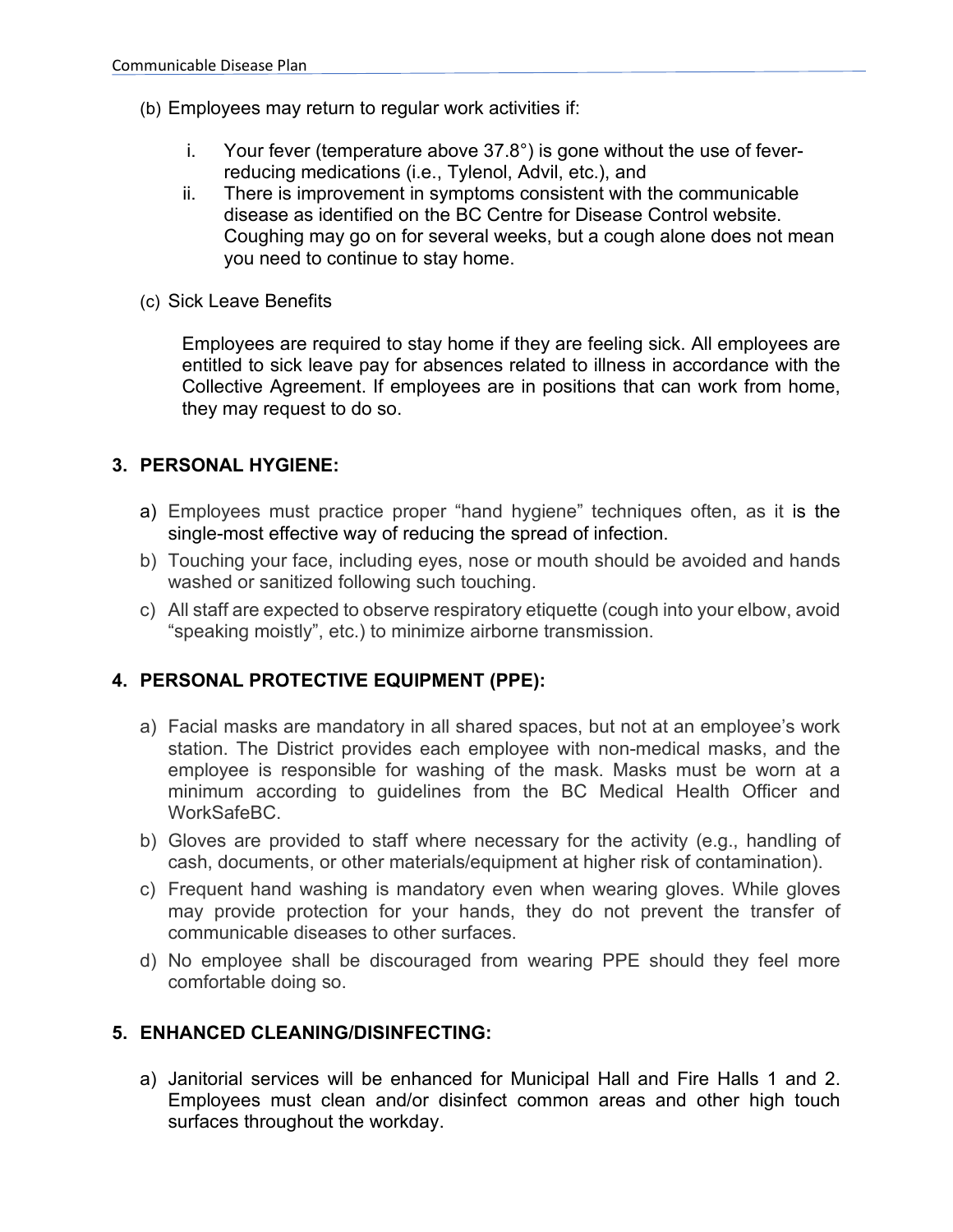- b) Employees should ensure regularly touched surfaces are disinfected frequently within their own workspace(s).
- c) Common areas should be disinfected by wiping down by the user after each use.

# **6. SHARED WORKSPACES/EQUIPMENT:**

- a) Employees are discouraged from sharing equipment (i.e. pens, phones, other tools).
- b) The need to share workspaces and equipment will be minimized.
- c) When it is necessary to use a common workstation or piece of equipment, such as photocopiers or cash registers, the surface should be disinfected before and after use. If you are in doubt about the cleanliness of an area or item, employees are encouraged to disinfect the area or item before and after use to reduce the risk of contamination.
- d) In the event of a potential communicable disease case in a shared workspace, workstation or with a person using shared equipment, the station/equipment should not be used until a *deep clean* can be performed which is to be delegated by the employee's supervisor. Employees affected by the deep clean will be accommodated to ensure safety during the cleaning period, which will be delegated by your supervisor.

# 7. **USE OF MUNICIPAL VEHICLES:**

- a) Employees who use municipal vehicles must ensure that high contact surfaces within the vehicle are routinely disinfected.
- b) Use of vehicles will be limited to a maximum of **two** employees.
- c) Workers will try to keep as much distance as possible while in the vehicle. Nonmedical masks must be worn when not alone.
- d) The District will provide non-medical masks to each employee who is required to share vehicles. Each employee is responsible for washing their own masks.

# **8. STRESS/ANXIETY/MENTAL HEALTH AWARENESS:**

Practice self-care. Emotional stress, anxiety or concern is natural due to uncertainty during communicable disease events. Anyone who feels they are experiencing negative mental health implications should seek assistance as soon as possible.

Please remember that all employees have access to the Employee & Family Assistance Program for counselling services. Details of the program can be found on the employee portal.

Employees can also access many informative resources for exercise and mental health on the Blue Cross website at<https://www.mygoodhealth.ca/default.aspx>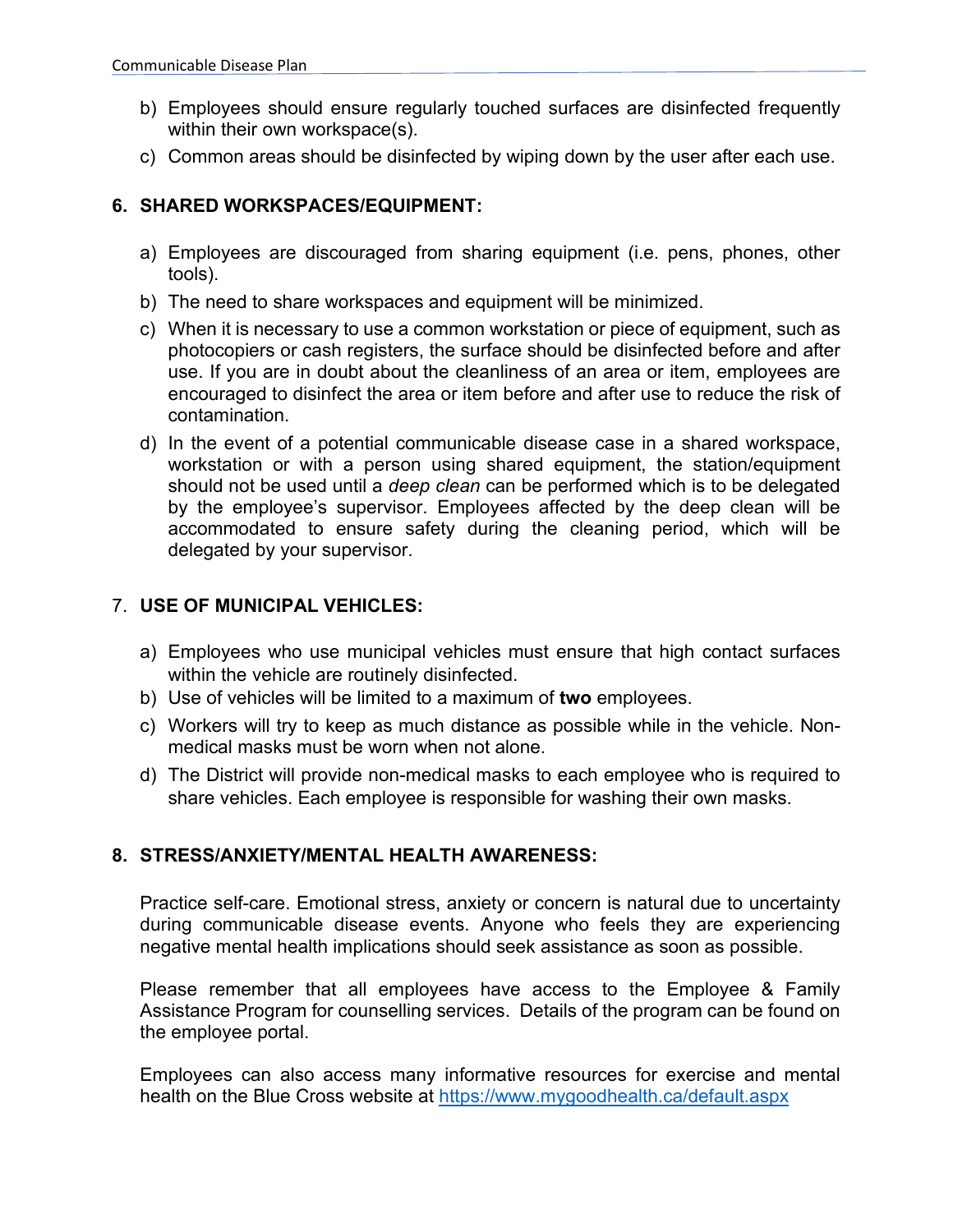A reminder: you can also access up to \$300 for exercise programs or equipment through the DNS Health & Wellness initiative, which can be found on the employee portal.

## **9. PHYSICAL DISTANCING DURING COMMUNICABLE DISEASE EVENTS:**

- a) Physical distancing reduces the potential of communicable diseases being transmitted through airborne droplets. There is a possibility that even nonsymptomatic carriers of a communicable disease may transmit the virus in this manner, so physical distancing should be observed whenever possible, even in cases where people do not display symptoms of that communicable disease.
- b) Access to District workplaces should be limited and alternative methods, such as video or conference calls, be used for conducting business to prevent close personal contact.
- c) Lunchrooms, break rooms, meeting rooms, reception and common areas will be arranged to follow physical distancing practices. However, employees are discouraged from using these areas whenever possible. The lunchroom, upstairs file room and printer room will have occupancy limits posted based on maintaining physical distancing.
- d) Communal interior doorways will be left open through the workday to reduce contact with the door handles.
- e) Narrow hallways will be marked for one-way travel to avoid people passing too close to each other.
- f) Should a task require close personal contact, appropriate PPE and additional mitigation measures should be considered and discussed with your manager.
- g) Only essential business travel should be considered.
- h) If there are cases where physical distancing cannot be maintained in a shared workspace, a more comprehensive risk assessment should be undertaken. Consideration should be given to the type of task(s), and whether there are alternatives.

# **10. PROMOTION OF EMPLOYEE VACCINATIONS:**

- a) The District requires employees to be vaccinated under Policy 4001.7: Vaccination Policy.
- b) The District will support Public Health messaging for vaccinations against pandemic or community diseases and may collaborate with Public Health to offer vaccination clinics in public facilities.
- c) The District recognizes the public health benefits of vaccination programs which reduce illnesses, disabilities, and death from community acquired diseases. Employees are encouraged to participate in public health vaccination programs.
- d) The following are reasons to get vaccinated:
	- Vaccine-preventable diseases have not disappeared viruses and bacteria that cause illness and death still exist and can be passed on to those who are not protected by vaccines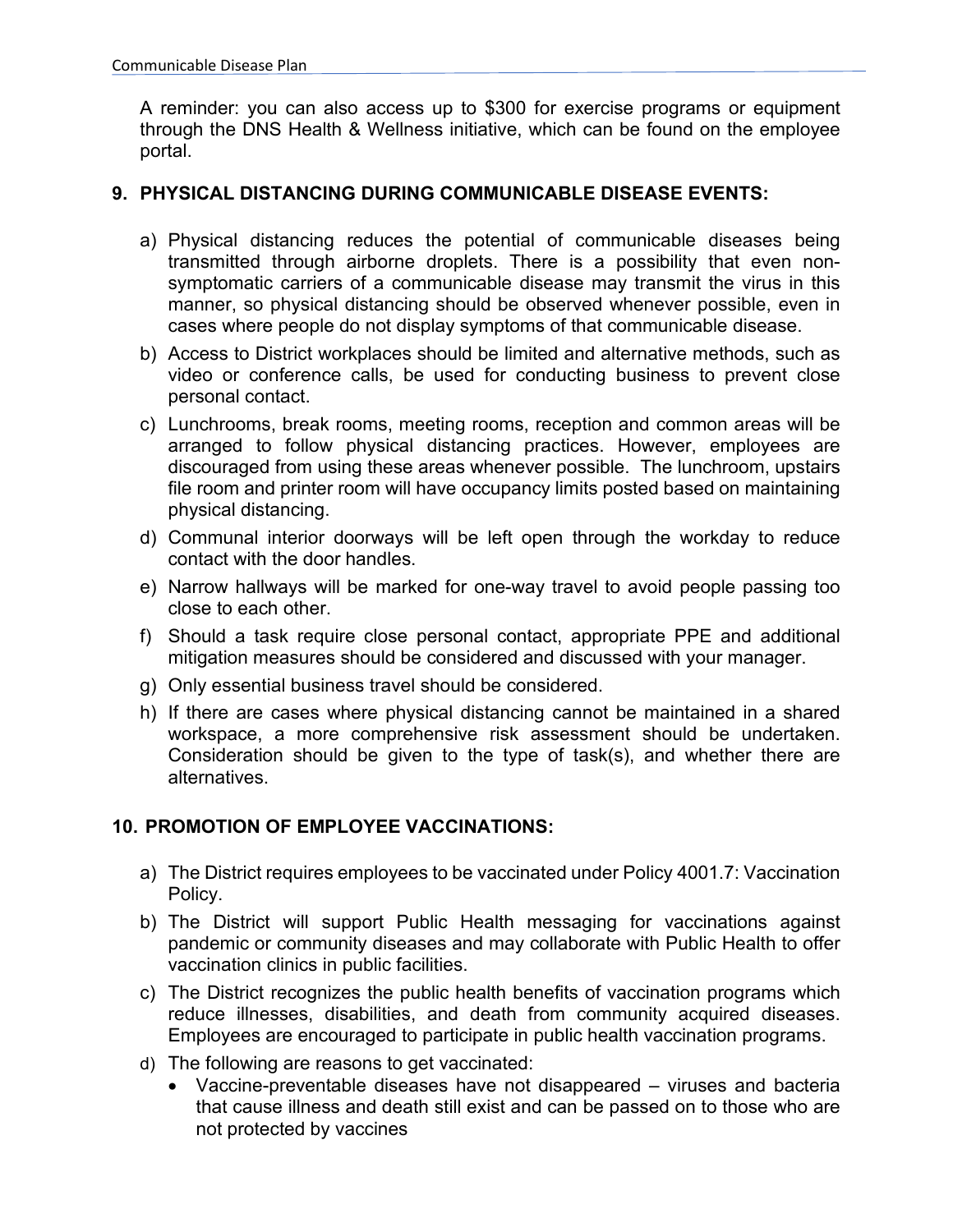- Vaccines will help keep you healthy vaccines can prevent short term illnesses and prevent long term chronic disability.
- Vaccines are as important to your overall health as diet and exercise like eating healthy foods, exercising, and getting regular check-ups, vaccines play a vital role in keeping you healthy. Vaccines are one of the most convenient and safest preventive care measures available.
- Vaccination can mean the difference between life and death vaccinepreventable infections can be deadly. For example, every year in the US, prior to the COVID-19 pandemic, approximately 50,000 adults died from vaccinepreventable diseases.
- Vaccines are safe potential side effects associated with vaccines are uncommon and much less severe than the diseases they prevent.
- Vaccines will not cause the diseases they are designed to prevent vaccines contain either killed or weakened viruses, making it impossible to get the disease from the vaccine.
- Young and healthy people can get very sick, too infants and older adults are at increased risk for serious infections and complications, but vaccinepreventable diseases can strike anyone. If you are young and healthy, getting vaccinated can help you stay that way.
- Vaccine-preventable diseases are expensive diseases not only have a direct impact on individuals and their families, but also carry a high price tag for society as a whole.
- When you get sick, your children, grandchildren, and parents may be at risk, too – adults are the most common source of pertussis (whooping cough) infection in infants which can be deadly for babies. When you get vaccinated, you are protecting yourself and your family as well as those in your community who may not be able to be vaccinated.
- Your family and co-workers need you millions of adults get sick from vaccinepreventable diseases, causing them to miss work and leaving them unable to care for those who depend on them, including their children and/or aging parents.

# **11.TRAINING AND DOCUMENTATION:**

- 1) Supervisors will train employees on the policies, practices, and procedures during communicable disease outbreaks and keep records of that training.
- 2) If employees have any concerns, they should discuss them with their supervisors.

# **12.PROTOCOL FOR PUBLIC ACCESS TO MUNICIPAL HALL:**

Access to District Hall by the public may be limited or even eliminated during communicable disease outbreaks.

During limited public access, attendance will be by appointment only and all employees must follow the following protocol for public access: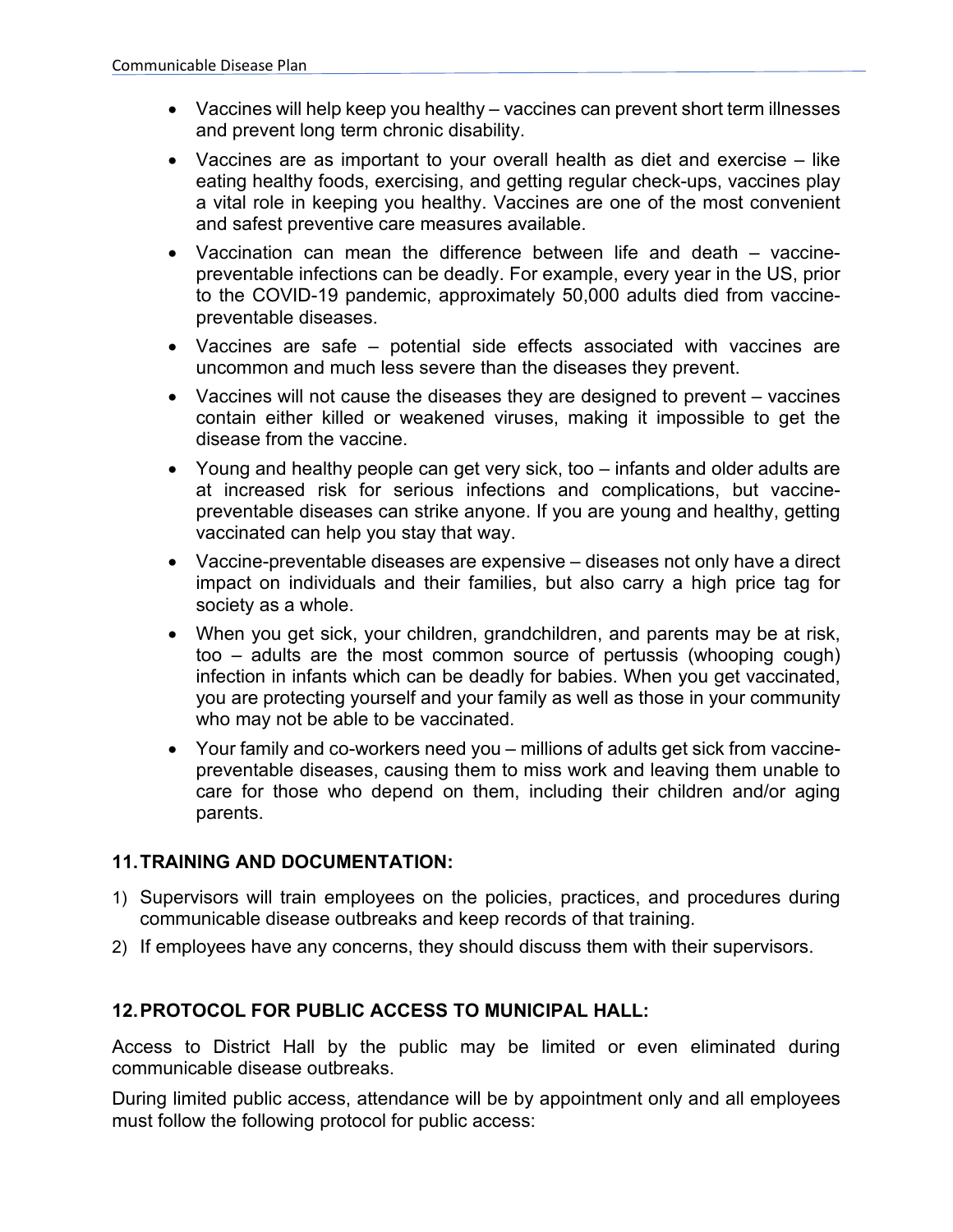- 1. Members of the public must not enter any municipal buildings without wearing a mask. If they enter without wearing a mask, please remind them to put on a mask. If they have a valid reason to not wear a mask and the employee can maintain physical distancing, the employee may provide service to that member of the public. If the individual refuses to wear a mask, the employee should contact their supervisor. If at any time the employee feels unsafe dealing with a member of the public, they should contact their supervisor.
- 2. If access to the hall is required, an appropriately sized meeting room should be used in which physical distancing can be maintained.
- 3. Upon arrival at municipal hall, ask the member of the public to do the following before admitting them into the building:
	- i) Confirm that they do not have communicable disease symptoms and have not traveled outside the country in the last 14 days, and been directed to self-isolate upon their return,
	- ii) sanitize their hands,
	- iii) wear a mask,
- 4. Any tables/surfaces used by the public will be sanitized after their departure.

# **13.RESPONSIBILITIES:**

(a) Employer

- Monitor and review communicable disease-related information issued by regional health officers or the Provincial Health Officer
- Implement policies and practices to support employees who have symptoms of communicable disease
- Provide hand-hygiene facilities with appropriate supplies and use policies and signage to remind employees to wash their hands regularly and to cover coughs and sneezes
- Maintain a clean environment through routine cleaning processes appropriate for the workplace and task
- Ensure that building ventilation is adequate, and systems are properly maintained
- Support employees in receiving vaccinations for vaccine-preventable conditions
- Provide employees with communication and training surrounding safe work practices, including this Communicable Disease Safety Plan, and encouraged employees to ask questions and provide feedback to managers
- Provide sick leave provisions as per the Collective Agreement and require sick employees to stay home.

In addition, when advised by Public Health and during a period of elevated risk, we must:

- Follow the directions from medical health officers and the regional health authority
- Follow all orders, guidance, recommendations, and notices issued by the PHO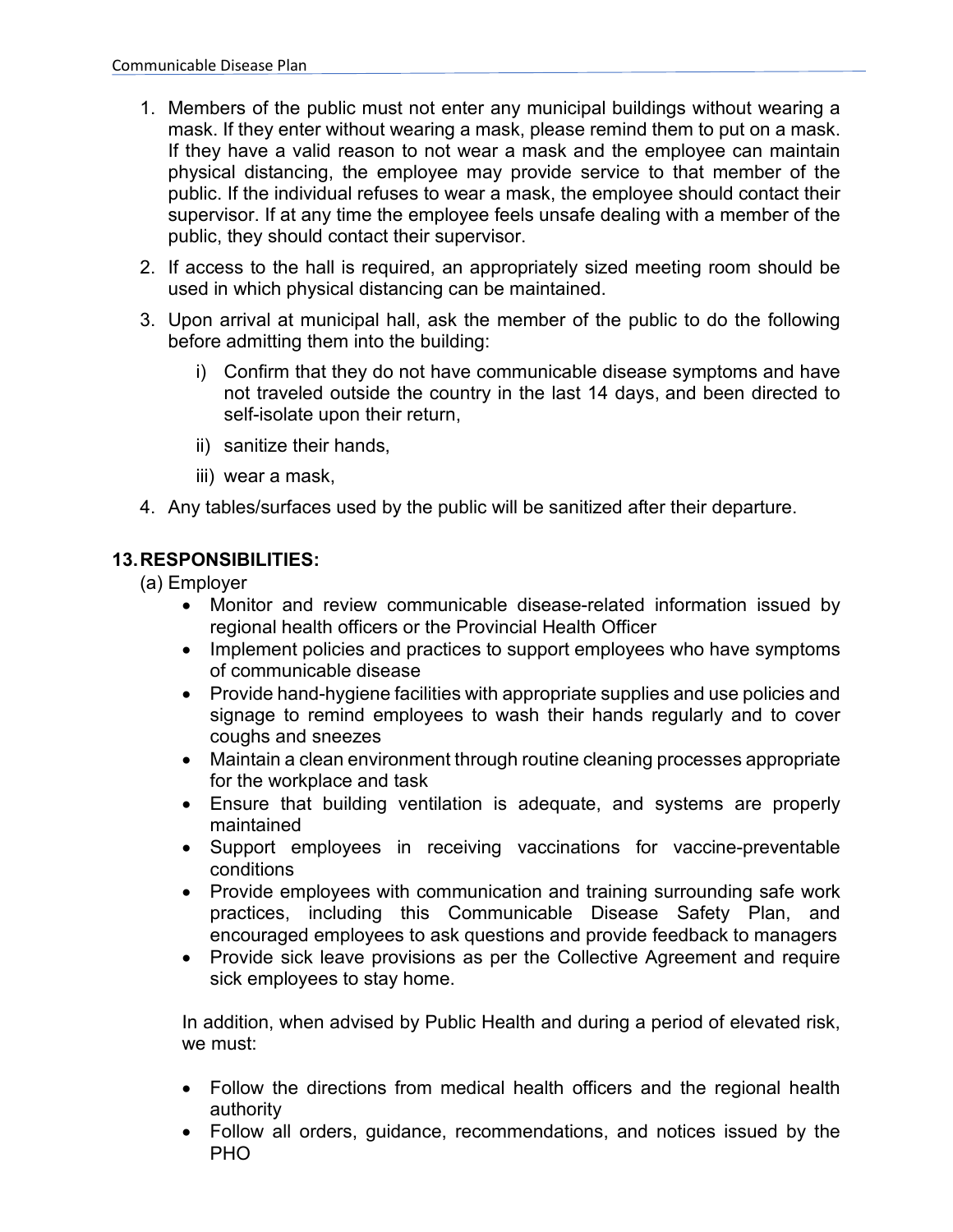- Reassess policies and practices based on updated guidance from regional or provincial health authorities
- (b) Supervisors
	- Ensure that employees are adequately instructed on the work procedures and preventative measures at the work location
	- Ensure workplace measures are being followed by employees
	- Communicate with department Manager regarding employee's concerns or illnesses (privacy and confidential must be maintained – seek guidance from Human Resources when clarification is required)
- (c) Employees
	- Report any communicable disease safety concerns, unsafe conditions or acts to their supervisor or to the Health and Safety Committee
	- Wash hands frequently
	- Follow proper cough and sneeze etiquette
	- Follow established communicable disease prevention and practices as directed by the employer or supervisor
	- Use Personal Protective Equipment ("PPE") as instructed and as required
	- Know the location of washing facilities, including hand sanitizing dispensing stations
	- Sanitize shared or common work surfaces and equipment after use
	- If you become sick with symptoms compatible with communicable disease, stay at home and notify the manager and seek medical health guidance
	- Become familiar with available health and mental health benefits
	- Ask questions and provide feedback to managers on the District's communicable disease prevention safe work practices
- (d) Health and Safety Committee
	- Participate in conducting risk assessments
	- Participate in identifying and resolving workplace safety issues and concerns
	- Review this Policy annually and provide recommendations for improvement to the Employer, as required

# **14.CONFIDENTIALITY:**

(a) Supervisors who become aware of an employee who exhibits communicable disease symptoms or is diagnosed with a communicable disease must not release the employee's name, identifying information, or condition to other employees. All employee healthcare concerns must be forwarded to Human Resources. Supervisors and employees may contact Human Resources with any questions or concerns they may have regarding workplace issues surrounding communicable disease.